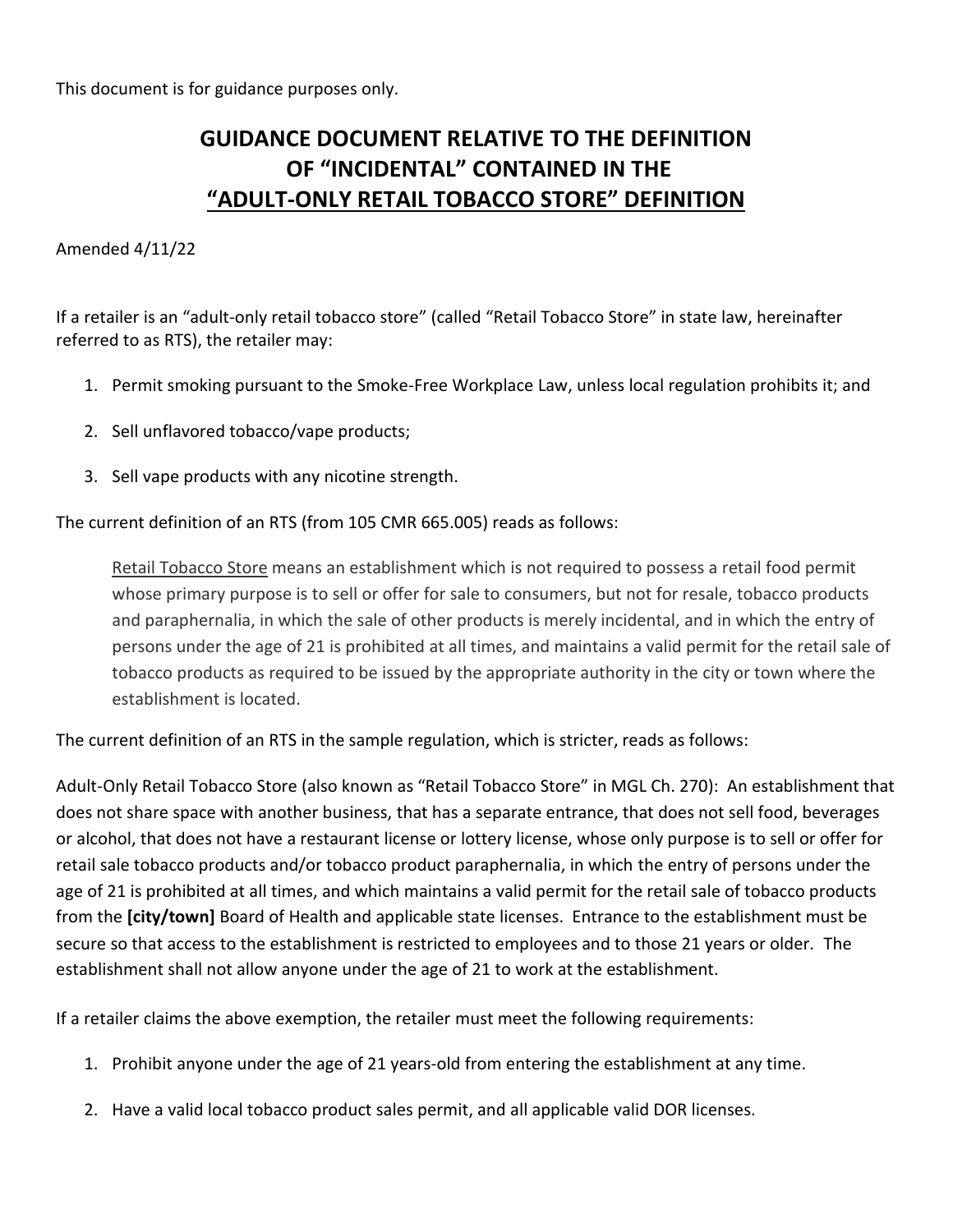3. The primary purpose of the store must be to sell tobacco/vape products and related paraphernalia. If your municipality uses an older definition or does not mention RTS in your sales measure then if nonrelated products or services are also sold, they must be no more than "incidental" to the tobacco/vape products and related paraphernalia sold.

The term "incidental" is not clearly definable. Using a minimum percentage of sales to define "incidental" is not advisable since it is difficult to obtain, and then verify, financial records provided by a retailer seeking the exemption. However, the sale of non-related products should in fact be minimal to provide a "bright line" between a qualifying RTS and a regular retailer who sells tobacco/vape products, like a gas station, grocery store or convenience store.

Some considerations:

- 1. At first observation, does the retailer sell only tobacco or vape products?
- 2. If not, are the "incidental" products or services available for sale related to using tobacco or vaping products? If so, then the retailer qualifies as an RTS. (See examples below).
- 3. If the retailer sells products or services unrelated to tobacco or vaping, determine if they are more than "incidental."

**A change in the requirement of a retail food permit:** The Commonwealth underwent an update to the state's food code which exempts a retailer who sells only pre-packaged food that does not require refrigeration from needing a retail food permit. Therefore, if a municipality wants to require a food service permit for a retailer that only serves this type of pre-packaged food, the municipality would have to have a local regulation in place that requires a permit. Historically, we have maintained that if a retailer sells any food, the retailer cannot be an RTS. Now that the food code changed, consult with your local health department about our interpretation of the existence of any food in an RTS.

## **Examples of "related paraphernalia" which means the amount of the product in the store does not matter because "related paraphernalia" is not incidental, but rather related:**

- Pipes
- Bongs
- Other "marijuana accessories"
- Matches
- Rolling papers
- Ashtrays
- Humidors
- Cigar cutters
- RYO machines for home use

#### **Examples of "incidental" products that need to be limited because they are not related:**